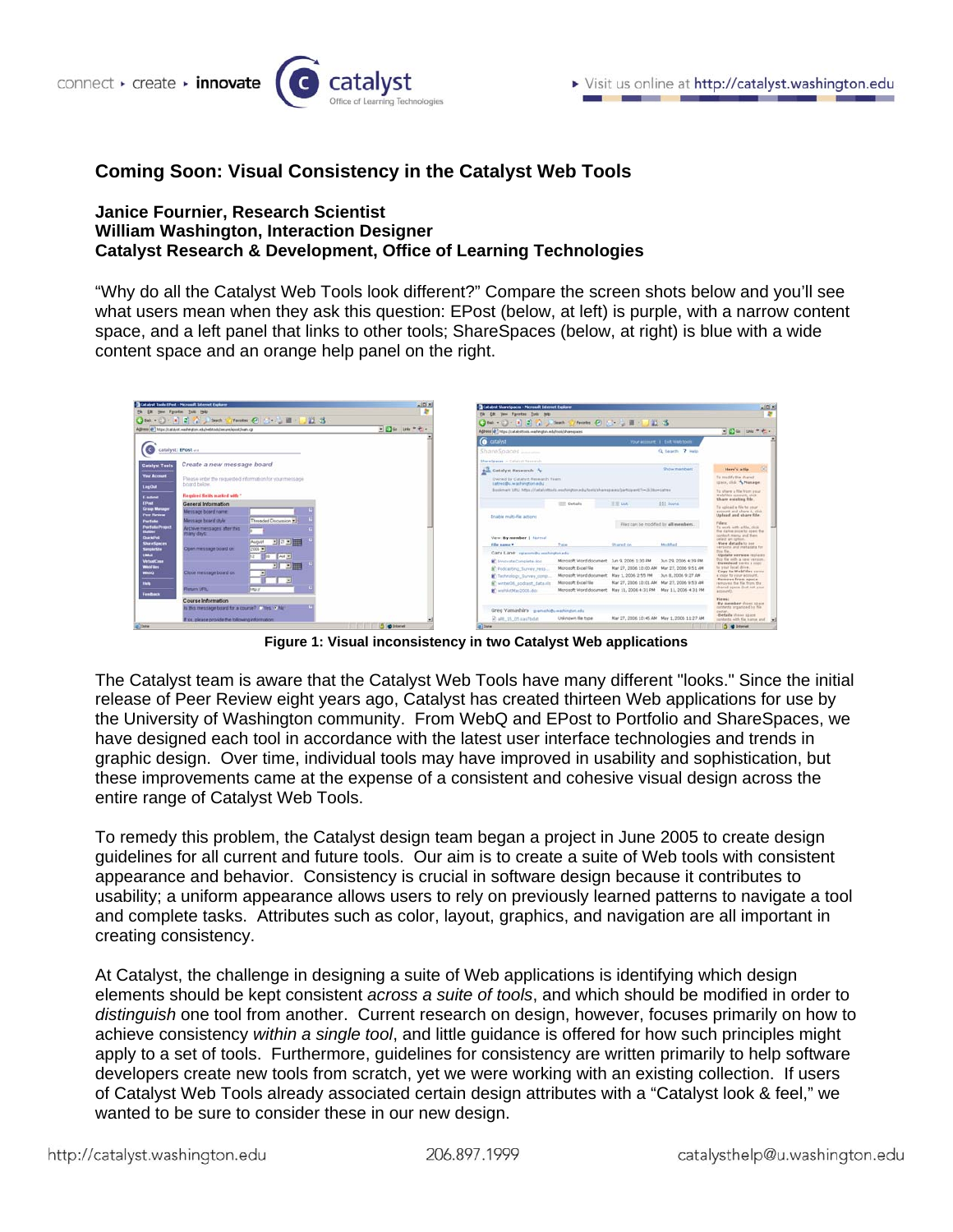

## **The Study**

To address this gap in the literature, we designed a small study to help us understand how to make a cohesive suite out of the Catalyst Web Tools. We were interested in three questions:

- 1. What visual attributes do users currently associate with the Catalyst Web Tools?
- 2. What visual attributes contribute to consistency across a suite of tools?
- 3. What visual attributes should be modified to distinguish tools?

We created three sorting tasks to gather our data. By asking participants to sort screenshots of Catalyst Web Tools and think aloud as they did so, we were able to learn what visual attributes participants attended to and what criteria they used to construct different groups. (We assumed that the criteria reflected participants' sense of what was consistent within each group.) We also asked participants to label and describe each group, allowing us to confirm our observations.

We piloted the study with two participants, and ran the study with seven others. All participants had some experience with Catalyst Web Tools. Participants sorted screenshots from Catalyst and non-Catalyst suites of Web tools, then screenshots from several different Catalyst Web Tools, and finally, deliberate groupings of Catalyst screenshots that differed only slightly from one another. The progression of tasks allowed us to clarify which design attributes participants considered most important for consistency across tools and which attributes should be changed to distinguish one tool from another.

### **Findings**

The results of our study were surprisingly consistent. Participants repeatedly cited color and layout as the primary design attributes they used to sort screens into like groupings. They also cited the header and global navigation area, the help panel, and main content window (see Figure 2) as important attributes. In follow-up questioning, all participants reported that color was the most important attribute to hold consistent within a single tool, while page layout and global navigation were important to hold consistent across a suite of tools. The main content area emerged as the least important for consistency; participants understood that this area would change depending on the context or specific task they were trying to complete within an application.

| n(2)<br>Cicatalyst WebQ - Months Firefox<br>EM SAT SWH SA SHARAHA SHAR EMD<br><b>O</b> catalyst<br>Your account (scumby)   Ent Web tods<br><b>Help Panel</b><br>Header<br>WebO<br>X bald A Preview 32 Summary & Results 7 Help<br><b>FIRENCE Fold Inhand</b><br>(4) If the question type, question or instruction text, or answer choices are edited, future results<br>will be saved separately from existing results. Learn more,<br>Here's a tip<br>Edit a Multiple Choice - Multiple Answers (Menubox) Question<br>To change the question<br>type, select it from the<br>Multiple choice - multiple answers (menubox) = Change<br>drep-down mans; and plot-<br>Chasse.<br><b>Ouestion text:</b><br>(1) Edit question text<br>Type the question best.<br>and use the limiter to:<br>format it or add images.<br>Enter the question text and format it as you want it to appear on the survey.<br>Get help pasting test.<br>Sheel B B B 2   c c 2   B J B b c 1   E E   F R<br>Learn more about creating<br>suestion content.<br>8 0 0 1 3 4 W<br>u<br>Forest<br>$+$ Fort<br>$+15m$<br><b>Research</b><br>Estar annunc choices, son<br>part line.<br>Fool or project (select all that apply-use Ctrl or AppleThey to select multiple items) ?<br>Main Content<br>To neve time, you can<br>pasts a list of answer<br>choices all at once, and<br>Window<br>WebC will insert Ham oder<br>the answer spaces.<br>To add more special, clob<br>now assurer choice.<br>Click (C to delete an)<br>wrawer photos.<br>Seism Show as default<br>(2) Add multiple choice answers<br>to display an answer<br>chaines as pre-telected to<br><b>JATHEMAN,</b><br>Enter each answer choice in a text lice below. You can also pasts a lot of answer choices.<br>Show<br>Add attireviated answers<br>Abbreviated<br>$-44$<br>or ended in his requiried in<br><b>Answer choices</b><br>default<br>answer<br>the results Exetional's<br>E<br>$\infty$<br>tion the up as will down w |  |  |  |  | Global navigation           |  |
|---------------------------------------------------------------------------------------------------------------------------------------------------------------------------------------------------------------------------------------------------------------------------------------------------------------------------------------------------------------------------------------------------------------------------------------------------------------------------------------------------------------------------------------------------------------------------------------------------------------------------------------------------------------------------------------------------------------------------------------------------------------------------------------------------------------------------------------------------------------------------------------------------------------------------------------------------------------------------------------------------------------------------------------------------------------------------------------------------------------------------------------------------------------------------------------------------------------------------------------------------------------------------------------------------------------------------------------------------------------------------------------------------------------------------------------------------------------------------------------------------------------------------------------------------------------------------------------------------------------------------------------------------------------------------------------------------------------------------------------------------------------------------------------------------------------------------------------------------------------------------------------------------------------------------------------------------------------------|--|--|--|--|-----------------------------|--|
|                                                                                                                                                                                                                                                                                                                                                                                                                                                                                                                                                                                                                                                                                                                                                                                                                                                                                                                                                                                                                                                                                                                                                                                                                                                                                                                                                                                                                                                                                                                                                                                                                                                                                                                                                                                                                                                                                                                                                                     |  |  |  |  |                             |  |
| m.<br>phones.<br>$E$ Submit<br>$\infty$                                                                                                                                                                                                                                                                                                                                                                                                                                                                                                                                                                                                                                                                                                                                                                                                                                                                                                                                                                                                                                                                                                                                                                                                                                                                                                                                                                                                                                                                                                                                                                                                                                                                                                                                                                                                                                                                                                                             |  |  |  |  | arrows to recycler arguest- |  |

**Figure 2: Catalyst Web Tool screen elements**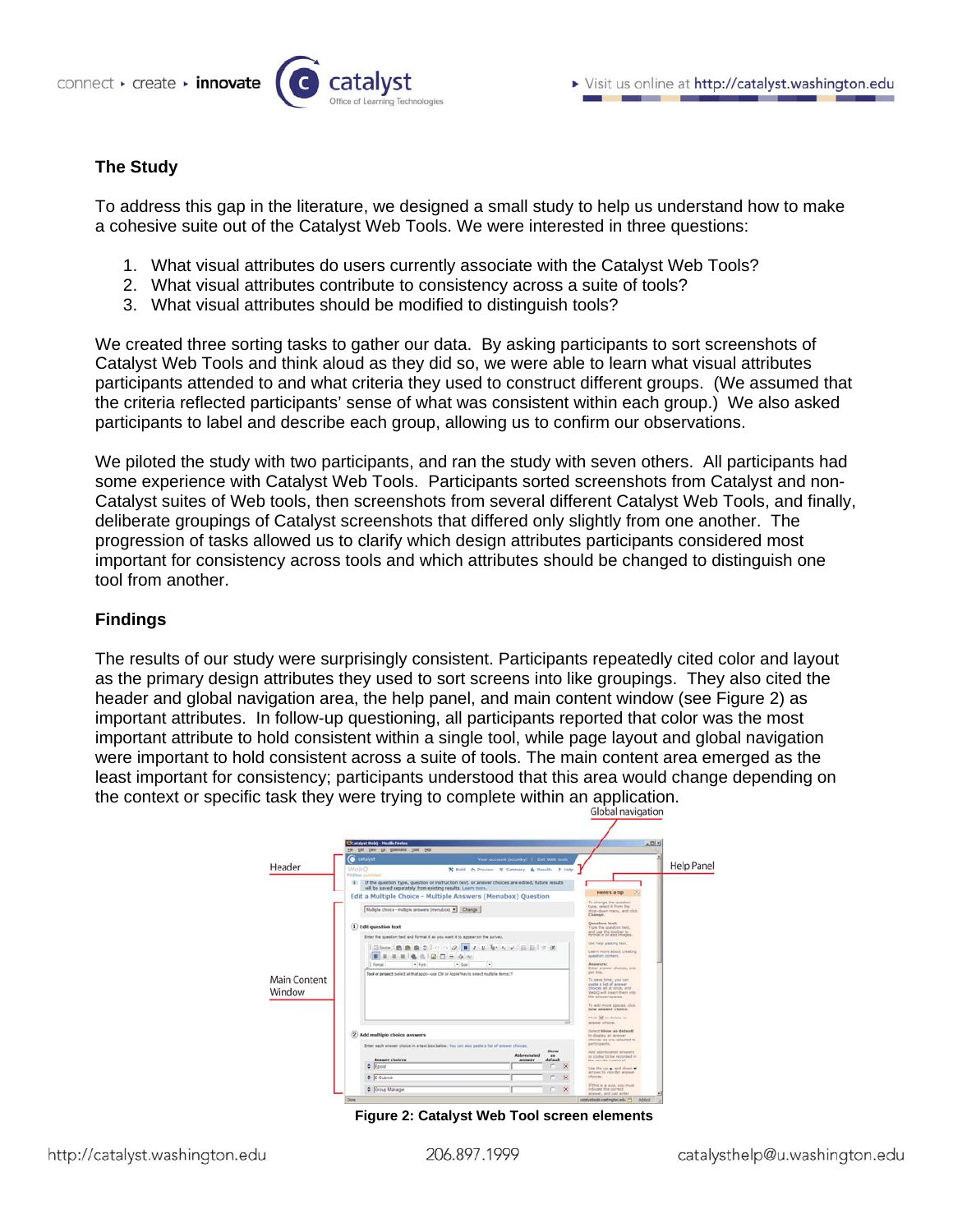

In addition to these general findings, we learned from our study that participants associated particular design attributes with the Catalyst Web Tools specifically. In the first sorting task, participants were fairly adept at identifying Catalyst and non-Catalyst screens correctly, even when logos and tool names were removed. Participants cited a range of attributes that contributed to a "Catalyst look & feel," including the Catalyst logo, large font, clear instructions, unsaturated colors, a "non-commercial" look, clean layout, and a help panel on the right. Although not every tool in the Catalyst suite currently conforms to these criteria, we were encouraged to discover that most participants had a particular schema for Catalyst.

#### **What Next? Catalyst's New Look**

In 2007, Catalyst Web Tools will have a new visual design. The new "boilerplate" component is a uniform design for the top of each screen on every tool. The design incorporates what we learned in our study, keeping the attributes people associate with Catalyst, but also ensuring that important navigation elements and the help panel remain in the same place across all of our tools. In addition, the prototypes (Figures 3 and 4, below) show how individual tools will be distinguished by different colors in the header. The main content area is left to change as necessary with the specific tasks inherent to each tool.

| Catalyst WebQ - Mozilla Firefox                                                                                                                                                |                                                                                                              | $-12X$         |
|--------------------------------------------------------------------------------------------------------------------------------------------------------------------------------|--------------------------------------------------------------------------------------------------------------|----------------|
| Edit View Go Bookmarks Tools<br>Help<br>Eile                                                                                                                                   |                                                                                                              |                |
| (©)<br>ShareSpaces                                                                                                                                                             | My Home (Alfred McPherson)   Exit Web Tools                                                                  |                |
| Current Item:<br>Biology 101 Study Group A<br>Your changes have been saved.<br>WORKSPACE<br><b>MEMBERS</b><br><b>SEARCH</b><br>MANAGE                                          |                                                                                                              |                |
| SUB ITEM   SUB ITEM   SUB ITEM   SUB ITEM                                                                                                                                      |                                                                                                              |                |
| Create a group<br>* Required                                                                                                                                                   | Help<br>Security, Announcements,                                                                             | x<br>$\sim$    |
| * Group Name:                                                                                                                                                                  | & Publishing<br>To add questions or content,<br>click build Build.                                           |                |
| Group description:                                                                                                                                                             | Click build Preview to see the<br>published view of a survey or<br>quiz.                                     |                |
| Group members:                                                                                                                                                                 | To view reports or download<br>data, click results Results.                                                  |                |
|                                                                                                                                                                                | <b>Settings</b><br>To change who can take a<br>survey or quiz, click Security.<br>Learn more about security. |                |
| Enter the NetIDs of the people you want to add to this group, one per line. You may also<br>copy and past UW email addresses and the usernames will be automatically extracted | Send email Announcements<br>and Reminders to participants.                                                   |                |
| Cancel<br>Save                                                                                                                                                                 | <b>About this Quiz</b><br>Change when your survey or<br>quiz is Available or Unavailable                     | ⊡              |
| Done                                                                                                                                                                           | catalysttools.washington.edu                                                                                 | <b>Adblock</b> |

**Figure 3: Design prototype for the Catalyst Web Tools**